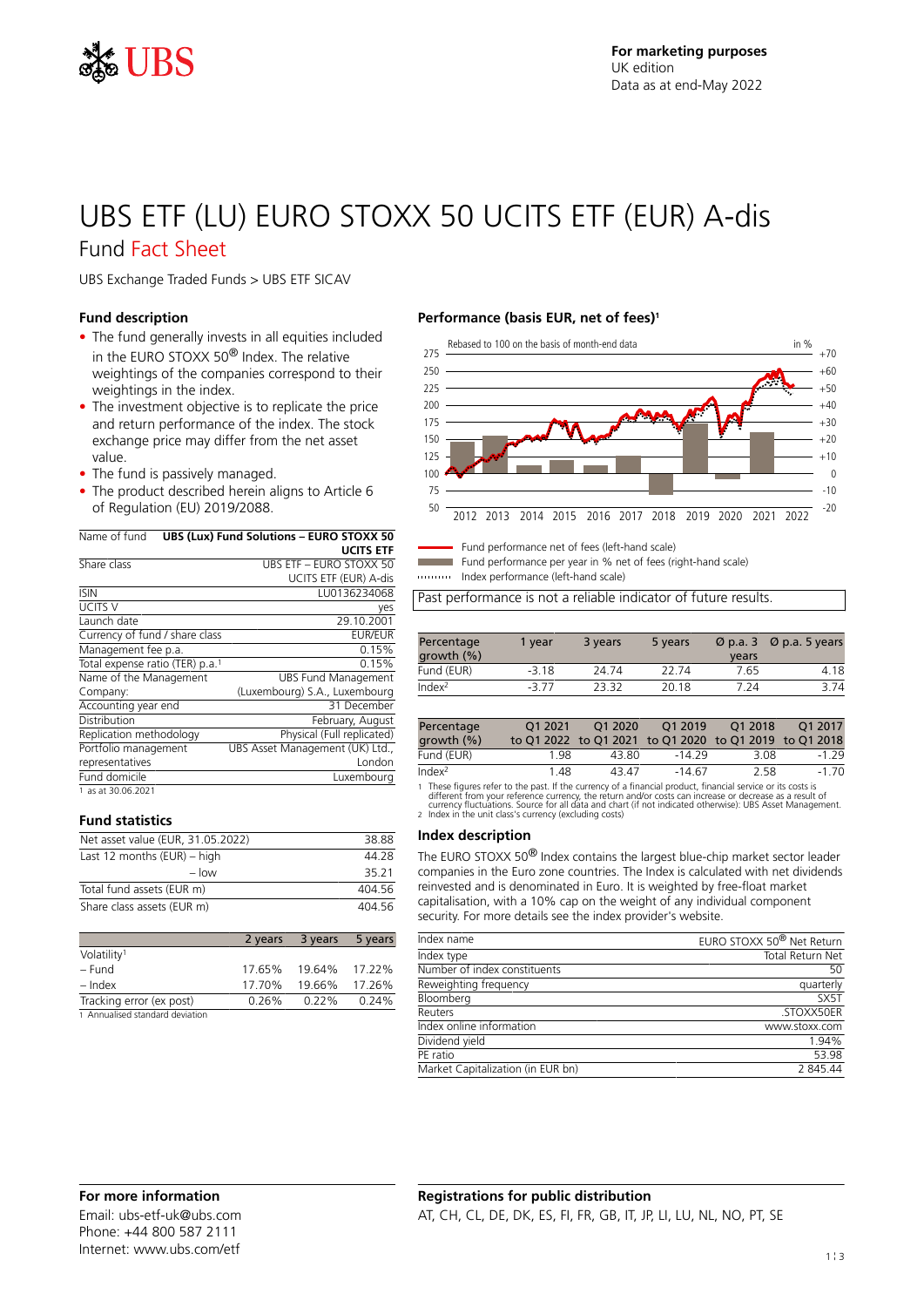## UBS ETF (LU) EURO STOXX 50 UCITS ETF (EUR) A-dis

#### **Index Market exposure(%)**

|             | Index |
|-------------|-------|
| France      | 38.8  |
| Germany     | 32.0  |
| Netherlands | 13.7  |
| Spain       | 6.2   |
| Italy       | 5.3   |
| Ireland     | 1.8   |
| Belgium     | 1.6   |
| Finland     | 0.7   |

#### **Index Sector exposure (%)**

|                           | Index |
|---------------------------|-------|
| Consumer Discretionary    | 18.7  |
| Industrials               | 15.7  |
| <b>Financial Services</b> | 14.6  |
| Technology                | 14.0  |
| Materials                 | 9.8   |
| Health Care               | 8.6   |
| Energy                    | 6.4   |
| Consumer Staples          | 5.2   |
| Utilities                 | 3.9   |
| Communication Services    | 2.3   |
| Real estate               | 0.9   |

#### **Index 10 largest equity positions (%)**

|                                     | Index       |
|-------------------------------------|-------------|
| ASML Holding NV                     | 7.66        |
| LVMH Moet Hennessy Louis Vuitton SE | 5.53        |
| Linde PLC                           | 5.38        |
| TotalEnergies SE                    | 510         |
| Sanofi                              | $\Delta$ NN |

#### **Benefits**

Clients benefit from the flexibility of an exchange-traded investment.

Provides access to the performance of the index with a single transaction.

Optimised risk/return profile thanks to a broad diversification across a range of countries and sectors.

The fund offers a high degree of transparency and cost efficiency.

UCITS compliant fund.

#### Index SAP SE 3.56 Siemens AG 3.23 Allianz SE 2.80 L'Oreal SA 2.79 Air Liquide SA 2.72

#### **Risks**

This UBS Exchange Traded Fund invests in equities and may therefore be subject to high fluctuations in value. For this reason, an investment horizon of at least five years and corresponding risk tolerance and capacity are required. All investments are subject to market fluctuations. Every fund has specific risks, which can significantly increase under unusual market conditions. Sustainability risks are not considered as part of the Index selection process. Therefore, sustainability risks are not systematically integrated. As a result, the net asset value of the funds assets is directly dependent on the performance of the underlying index. Losses that could be avoided via active management will not be offset.

#### **Listing and trading information**

| Exchange               | Trading currency | Trading hours (local time) | <b>Bloomberg Ticker</b> | <b>Reuters RIC</b> | iNAV Bloomberg  |
|------------------------|------------------|----------------------------|-------------------------|--------------------|-----------------|
| Borsa Italiana         | EUR              | 09:00am - 05:25pm CET      | E50EUA IM               | E50EUA.MI          | <b>IE50EUAI</b> |
| Deutsche Börse (XETRA) | <b>EUR</b>       | 09:00am - 05:30pm CET      | E50EUA GY               | E50EUA.DE          | UFTFF50F        |
| Euronext Amsterdam     | EUR              | 09:00am - 05:30pm CET      | UIM1 NA                 | UIM1.AS            | UETFE50E        |
| London Stock Exchange  | <b>EUR</b>       | 09:00am - 05:30pm CET      | UB00 LN                 | <b>UB00.L</b>      | UFTFF50F        |
| London Stock Exchange  | <b>GBX</b>       | 09:00am - 05:30pm CET      | UB01 LN                 | <b>UB01.L</b>      | UETFUB01        |
| SIX Swiss Exchange     | CHF              | 09:00am - 05:30pm CET      | <b>F50CHA SW</b>        | F50CHA.S           | <b>IE50CHAS</b> |
| SIX Swiss Exchange     | EUR              | 09:00am - 05:30pm CET      | F50FUA SW               | F50FUA.S           | FFUNAV          |

#### **Important information**

Past performance is not a guide to future performance. The value of investments and the income from them may go down as well as up and are not guaranteed. Investors may not get back the amount originally invested. Changes in rates of exchange may cause the value of this investment to fluctuate. The information contained in this document should not be considered a recommendation to purchase or sell any particular security and the opinions expressed are those of UBS Asset Management and are subject to change without notice. UBS funds make use of the Temporary Permissions Regime allowing EEA-domiciled funds to be distributed in the UK for a limited period until full authorisation is obtained. For reporting fund status, please visit the HMRC's website. The protections offered by the UK's regulatory system, and compensation under the Financial Services Compensation Scheme, will not be available.